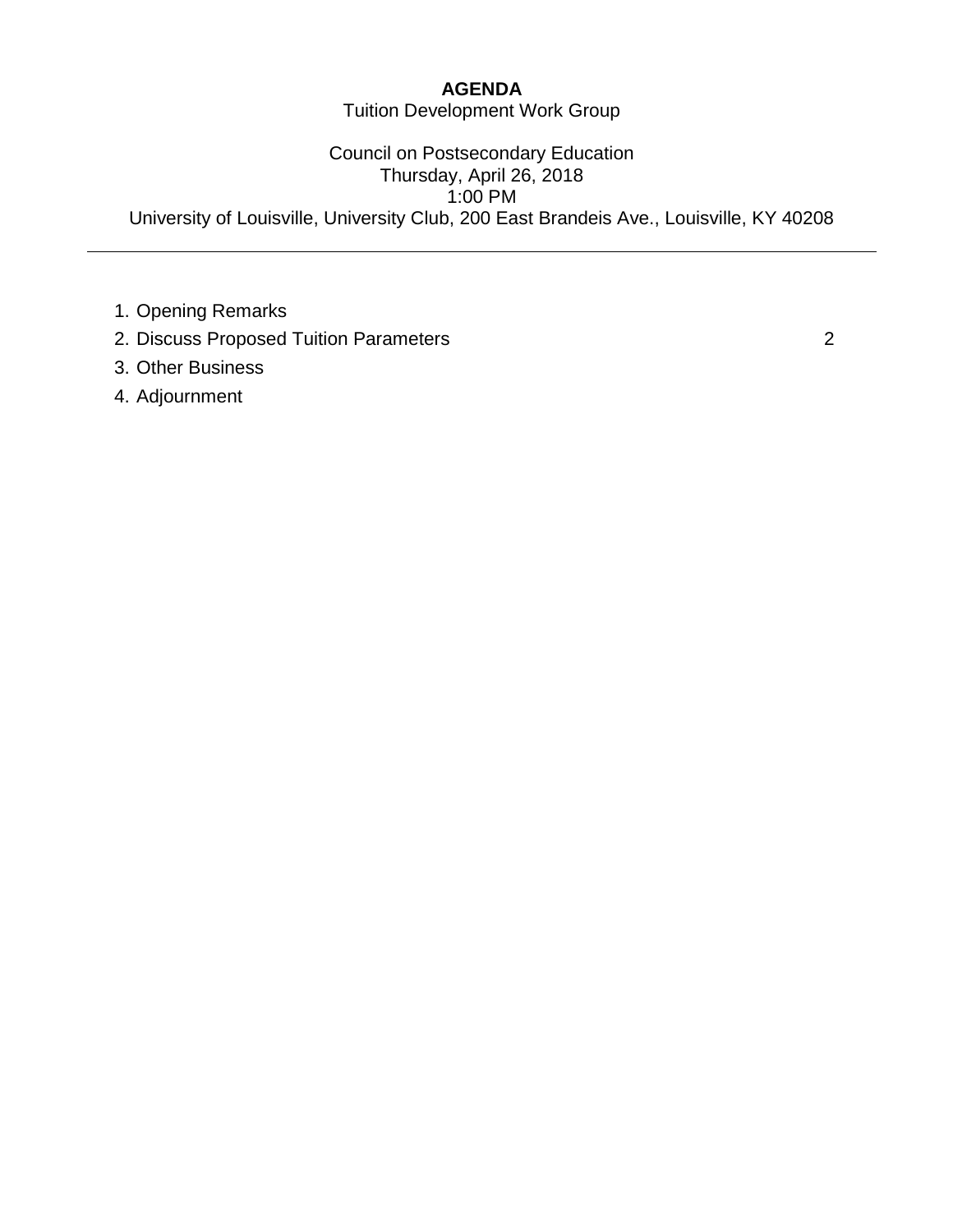## **Option 1: One‐Year Ceiling**

### Resident Undergraduate Tuition and Fee Ceilings Academic Year 2018‐19

|                                                                                                                                                                                                                    | Maximum                          |
|--------------------------------------------------------------------------------------------------------------------------------------------------------------------------------------------------------------------|----------------------------------|
|                                                                                                                                                                                                                    | 2018-19 Base                     |
| Institution                                                                                                                                                                                                        | Rate Increase                    |
| University of Kentucky<br>University of Louisville                                                                                                                                                                 | 4%<br>4%                         |
| <b>Eastern Kentucky University</b><br><b>Kentucky State University</b><br><b>Morehead State University</b><br><b>Murray State University</b><br>Northern Kentucky University<br><b>Western Kentucky University</b> | 4%<br>4%<br>4%<br>4%<br>4%<br>4% |
| <b>KCTCS</b><br>Dollar Increase Ceiling<br>Corresponding Percentage                                                                                                                                                | \$8.00~pch<br>5.0%               |
| pch = per credit hour                                                                                                                                                                                              |                                  |